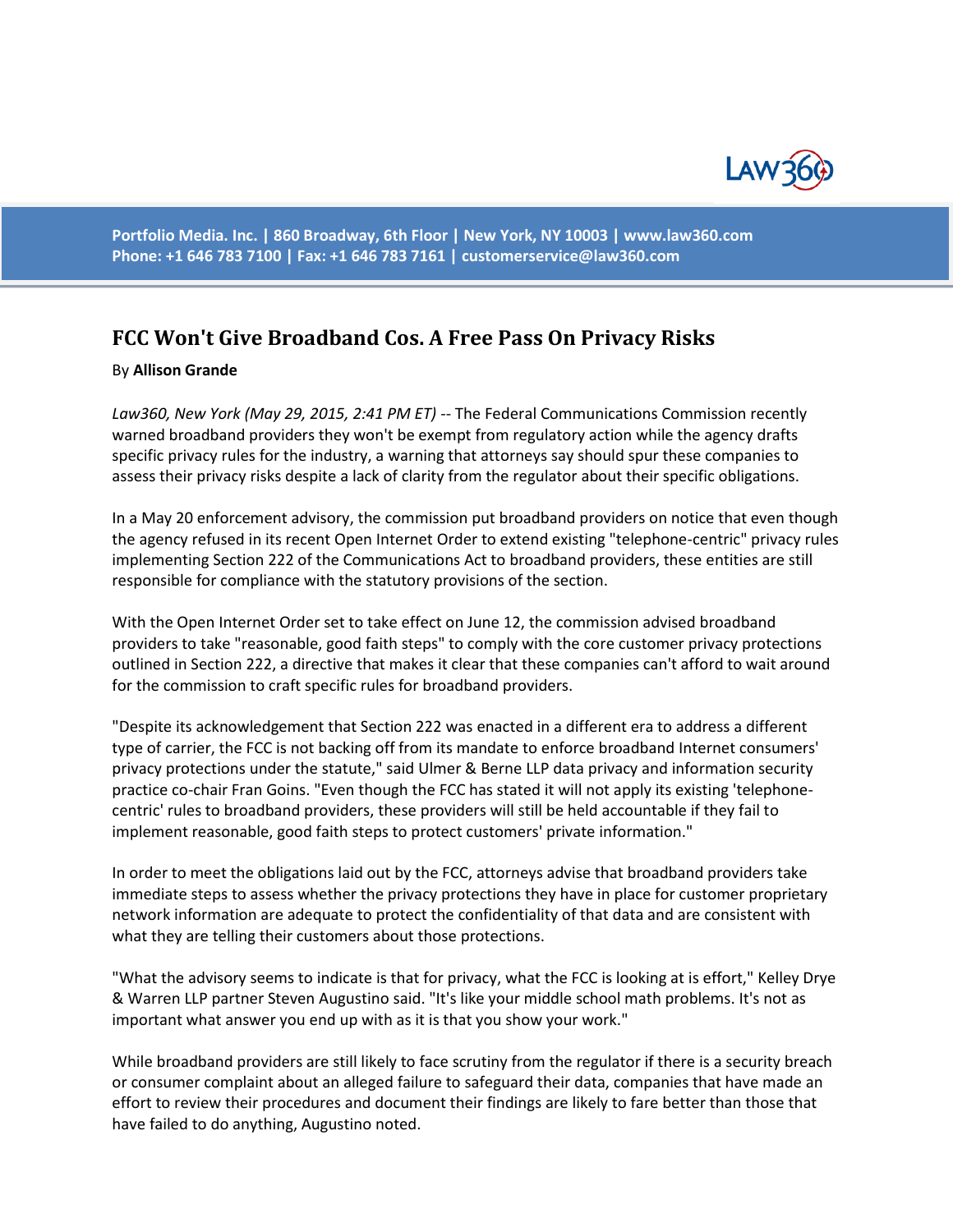"Going through the process of doing a risk assessment and creating a compliance plan is likely to lead to better outcomes," he said.

For many broadband providers, the mere exercise of evaluating privacy risks may prove to be relatively simple, considering that these companies have long been subject to similar obligations, including their duty under Section 5 of the Federal Trade Commission Act to refrain from engaging in unfair and deceptive practices, attorneys noted.

While Section 222 contains more specific privacy-related requirements than Section 5, the latter statute could prove extremely useful as broadband providers — which were brought under Section 222 due to the FCC's decision in its Open Internet Order to reclassify them as common carriers, a distinction over which the FTC has no authority — adjust to their new obligations.

"The enforcement advisory doesn't necessarily dictate a change in broadband providers' practices as much as it suggests that they need to continue to be reasonable in their judgments about how they collect, use and share data ... until such time that they are given more clarity about what the rules of the road will be," said Yaron Dori, the co-chair of Covington & Burling LLP's communications and media practice group.

Although broadband providers shouldn't have too much trouble getting a grasp on their privacy practices, where the challenge is likely to lie is on the lack of specificity offered by the commission in its advisory about what exactly broadband providers need to do to stay out of hot water, according to attorneys.

"The advisory creates even greater uncertainty about what the commission expects of broadband providers with respect to consumer privacy," Mayer Brown LLP partner Howard Waltzman said.

Attorneys specifically point to the commission's main declaration that between the time that the Open Internet Order takes effect and specific privacy rules for broadband providers are implemented, the enforcement bureau "intends to focus on whether broadband providers are taking reasonable, good faith steps to comply with Section 222, rather than focusing on technical details."

While the statement provides a clear message that companies need to be taking immediate action, it does little to explain exactly what they should be doing, according to attorneys.

"The enforcement bureau is saying that 'reasonableness' will be its guide, but what the bureau considers to be 'unreasonable' privacy protection for broadband customers remains to be seen," BuckleySandler LLP attorney Stephen Ruckman said.

The commission further muddies the water with its next sentence, in which it elaborates that the bureau "intends that broadband providers should employ effective privacy protections in line with their privacy policies and core tenets of basic privacy protection."

"There's no way to know what the agency means by 'core tenets of basic privacy protection,' and in some ways, what those tenets are is being debated in every country around the world right now," Dori said. "So the notion that broadband providers would somehow understand what the FCC specifically has in mind is a bit challenging."